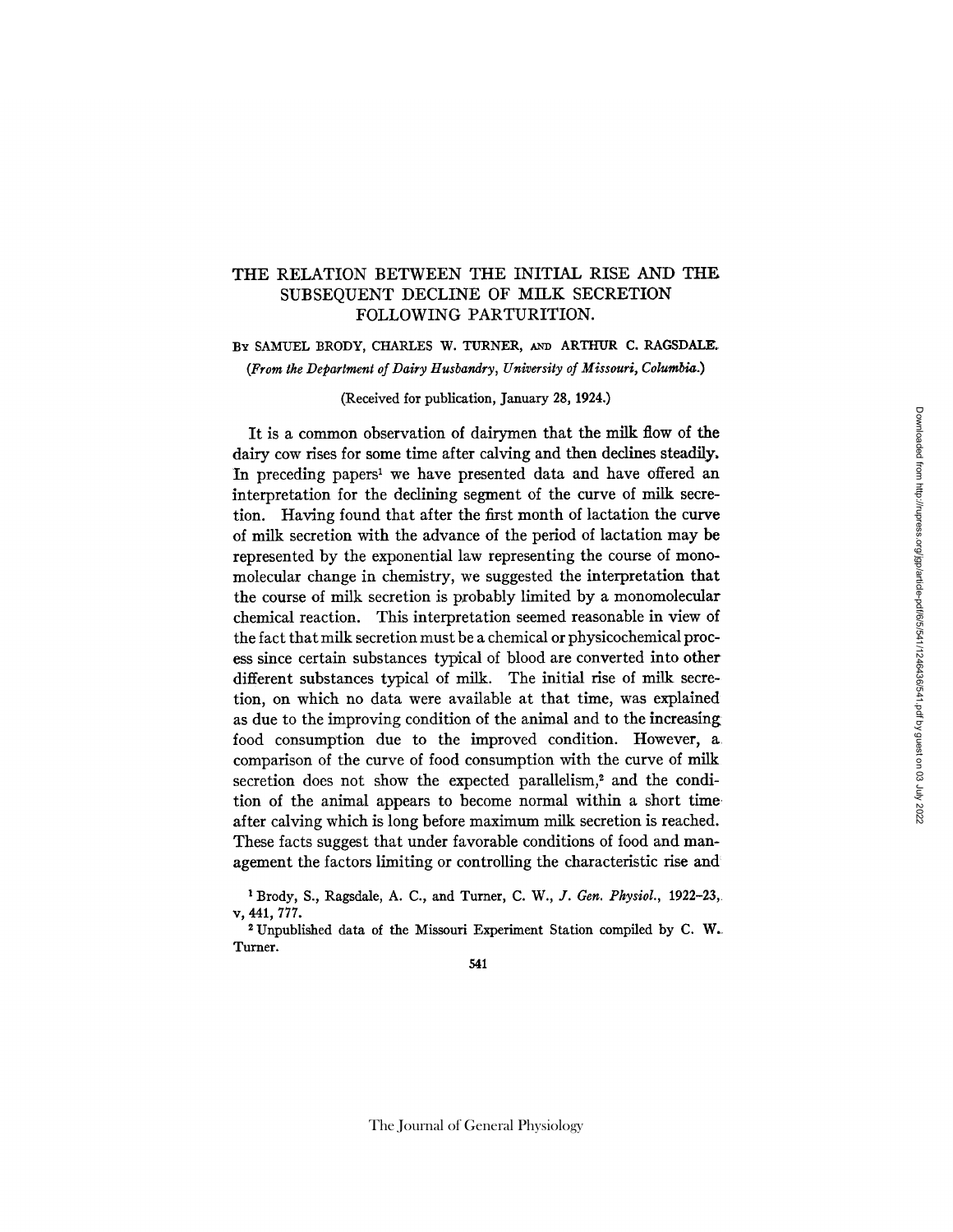decline in milk secretion are inherent in the mechanism of milk secretion. In other words, milk secretion increases, then decreases, and a superabundant food supply is merely stored as body fat and does not appreciably affect the characteristic course of the curve.

The purpose of this communication is to extend the physicochemical interpretation employed to explain the mechanism of the declining curve of milk secretion so as to include the first month of the lactation period during which time the curves of milk secretion rise and pass through a maximum as shown in Fig. 1.

There are a number of well known processes in chemistry classed under simultaneous consecutive reactions which show in their velocity curves the characteristic rising and declining course exhibited by the curves of milk secretion of Fig.  $1<sup>3</sup>$  For this purpose we compared the course of the curves of milk secretion with the course of the curves of consecutive reactions in order to interpret the curves of milk secretion from this physicochemical view-point.

As previously pointed out, milk secretion, after the second month, falls off in a geometrical progression with time, and the course of the curve after the second month may, therefore, be represented by the exponential equation

$$
M = Ae^{-k_1t} \tag{1}
$$

in which M is the milk flow at the time t and  $k_1$  is the constant of decline or the specific reaction rate. This is the integrated form of the equation representing the law of monomolecular change in chemistry. The differentiated form of equation (1) may be written

$$
\frac{dm}{dt} = - km
$$

which indicates that the amount of milk secreted at any time,  $t$ , is directly proportional to the concentration of the substance or factor, or to the intensity of the condition, which controls or limits the velocity of the process of milk secretion at that time.

Similarly, the first part of the rising segment of the curve of milk secretion may likewise be represented by the equation of monomolecular change.

<sup>3</sup> Cf. Lewis, W. C. McC., A system of physical chemistry, London and New York, 1920, 3rd edition, 402-6.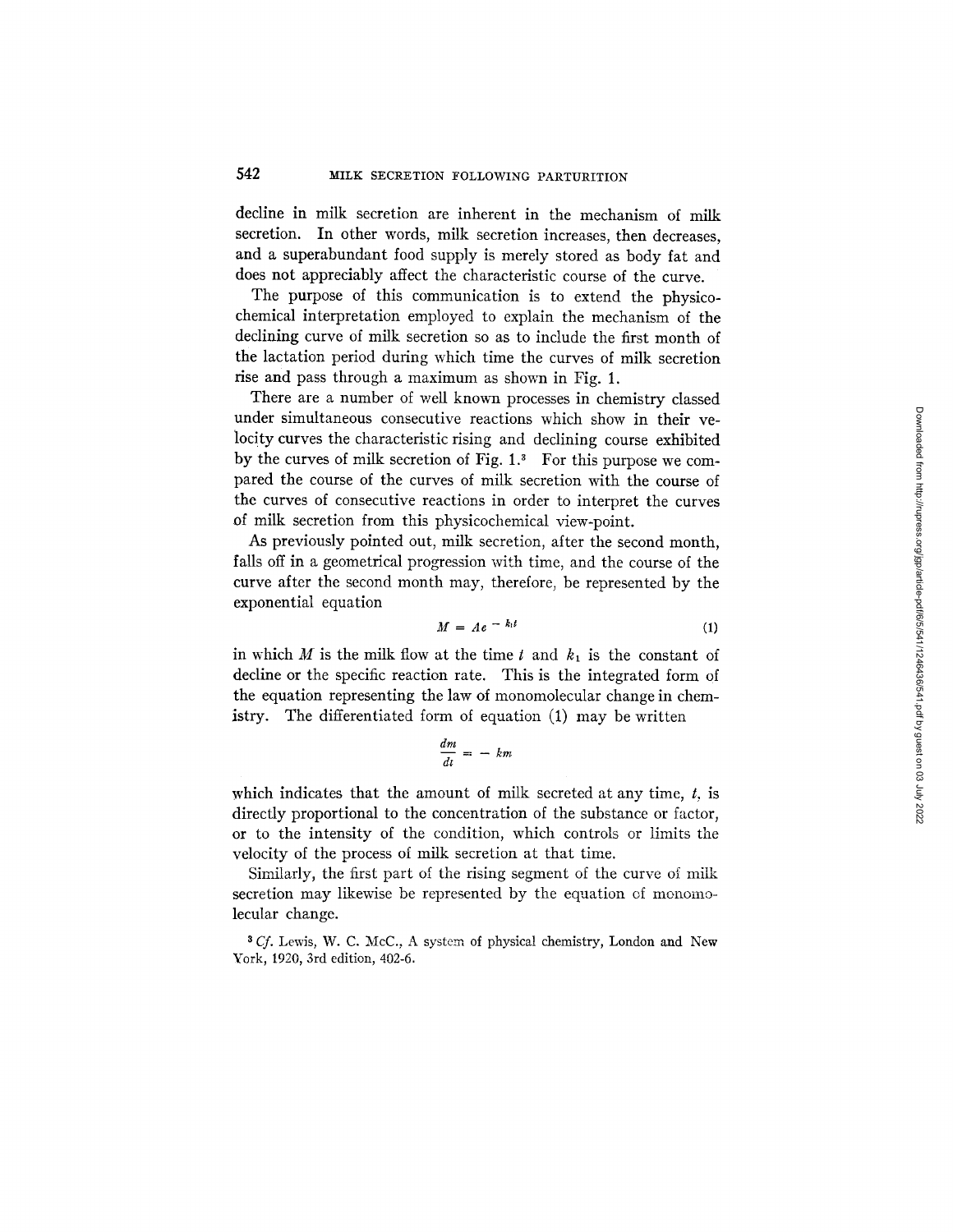$$
M = B \left(1 - e^{-k_2 t}\right) \tag{2}
$$

in which  $M$  is the milk flow at the time  $t$  and  $k_2$  is the characteristic constant of decline of the rising curve of milk secretion. It will be observed in Fig. 1 that the rise in milk secretion becomes less and less as it approaches the maximum and the decline in this rise is exponential.



FIG. 1. The course of milk secretion with the advance of the period of lactation of Holstein-Friesian cows. The curves of milk secretion may be extended to any desired time after parturition by the use of the given formulæ.<sup>1</sup> Data bearing on the causes of the differences in the time of maximum production, differences in the slopes of the curves, and differences in the absolute production of the different groups of cows will be presented later.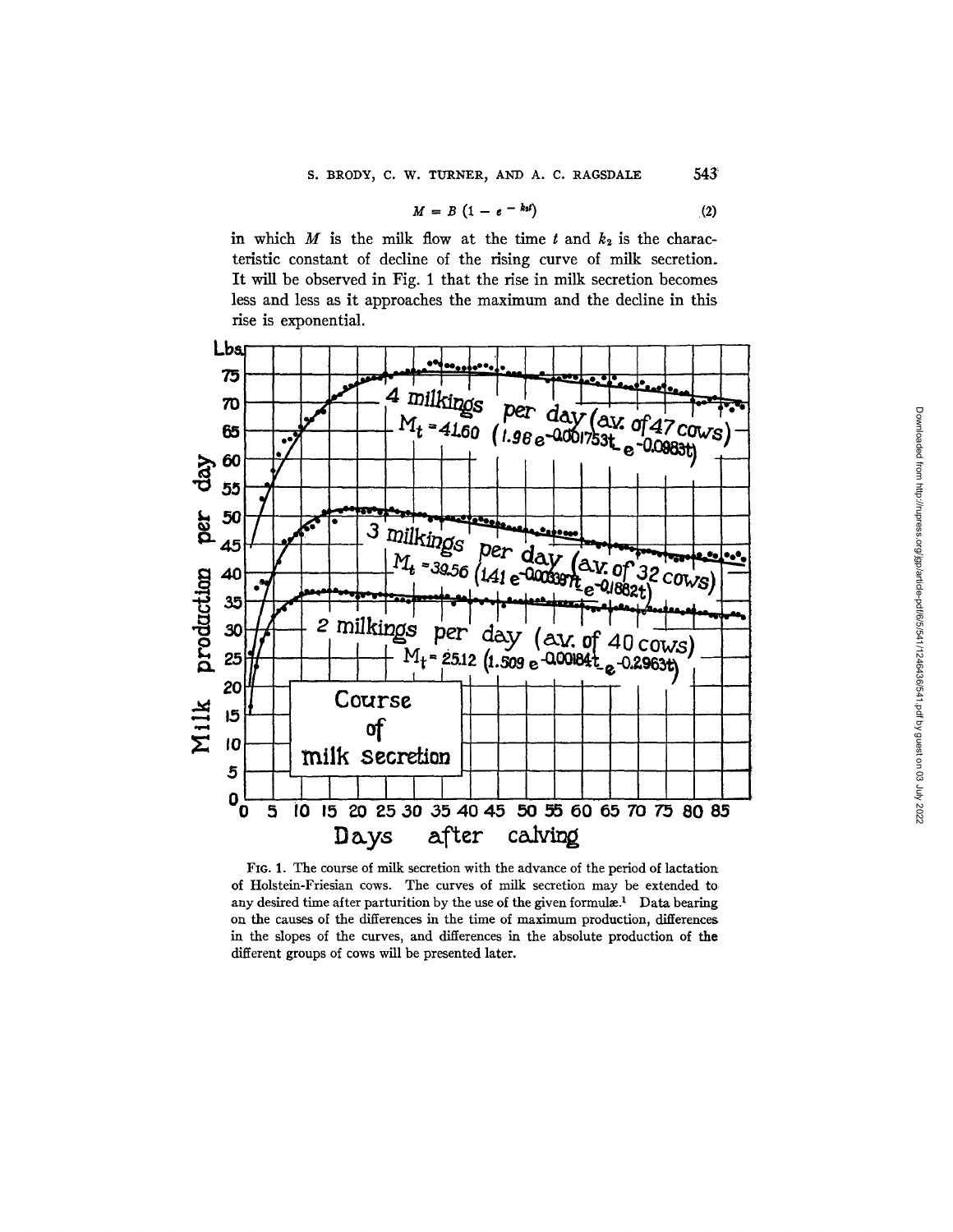## **544** MILK SECRETION FOLLOWING PARTURITION

The curve of equation (1) declines asymptotically, the curve of equation (2) rises asymptotically. Therefore, the milk secretion at any time appears to be the resultant of two processes, a process  $X \rightarrow Y$  which follows the curve represented by equation (2) and a process  $Y \rightarrow Z$  which follows the course represented by equation (1), and the velocity of milk secretion at any time appears to be proportional to the concentration, or the condition represented by the intermediate substance or state,  $Y$ , at that time. The rising and declining course of  $Y$  in the processes represented symbolically by

$$
X \to Y \to Z
$$

may be represented by the expression combining equations (1) and (2) that is

$$
M = Ae^{-kt} - Be^{-kt} \tag{3}
$$

in which  $M$  is the milk flow at the time  $t$  after the beginning of the process.

From Fig. 1, equation (3) fits the data satisfactorily. It is assumed, for convenience, that milk secretion begins oh the day of parturition. As a matter of fact in the dairy cow, depending on the individual, the mammary gland shows signs of milk secretion at from 1 to 10 or more days before parturition and this difference between the assumed, and the actual time of the beginning of milk secretion accounts for the differences in the numerical values of A and  $B$  shown in Fig. 1.

If the view that the rise and decline of milk secretion is due to the rise and decline of a substance Y as a result of the processes represented by  $X \to Y \to Z$  is correct, then the following explanation would follow as a consequence. At about the time of parturition the substance  $X$  is released and made available for its transformation into Y, and therefore milk secretion begins. Now, remembering that the speed of production of  $Y$  is proportional to the concentration of  $X$ , and the speed of disappearance of  $Y$  is proportional to the concentration of  $Y$ , it is clear that since at about the time of parturition there is present, by hypothesis, all of X and no *Y,* the production of  $Y$  is greater than its change to  $Z$ , and consequently the amount of  $Y$ increases and with it there is an increase of the milk flow. As  $X$  de